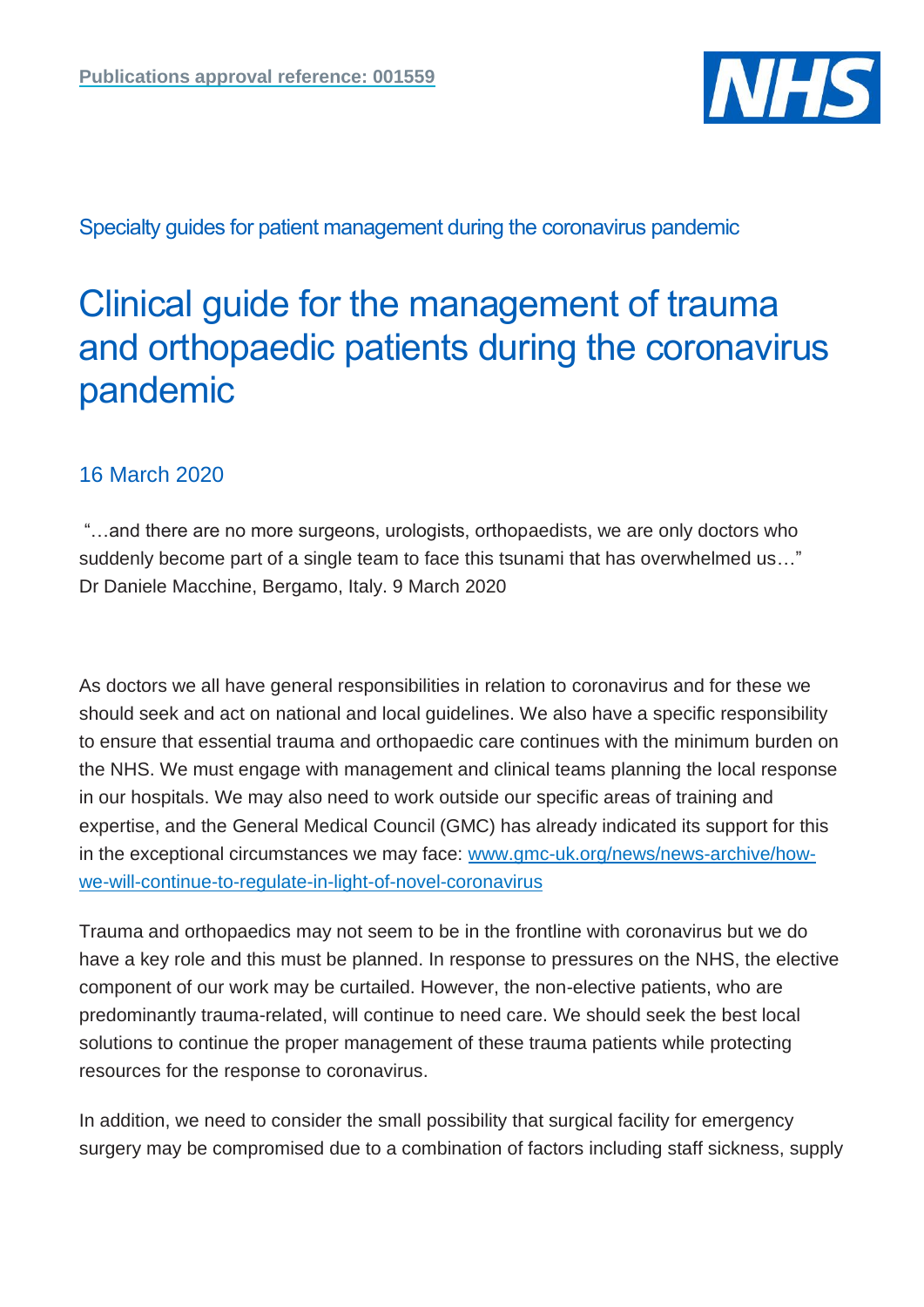chain and the use of theatres and anaesthetic staff to produce ITU pods. This is an unlikely scenario but needs plans.

# **Categories of trauma and acute musculoskeletal patients**

- **Obligatory in-patients:** Continue to require admission and surgical management, eg hip fracture. We must expedite treatment to avoid pre-operation delay and expedite rehabilitation to minimise length of stay.
- **Non-operative:** Patients with injuries that can reasonably be managed either operatively or non-operatively, eg displaced wrist fracture. We must explore nonoperative care first, especially if this avoids admission.
- **Day-cases:** Surgery can be safely undertaken for a large number of conditions. Provision for day-case surgery must be made.
- **First contact and clinics:** Outpatient attendances should be kept to the safe minimum.

When planning your local response, please consider the following:

## **Obligatory in-patients**

- **A consultant must be designated as 'lead consultant'.** This duty can be for one day, a few days or even five days in small units. This is an essential role during crisis management. It cannot be performed by the consultant 'on-call' or the consultant in the fracture clinic or the consultant in theatre. They must be free of clinical duties and the role involves co-ordination of the whole service from the emergency department (ED) through to theatre scheduling and liaison with other specialties and managers.
- It can be very stressful during a crisis. Support each other and share the workload. Do not expect the clinical director to do all of the co-ordination!
- The daily trauma conference should include an update on logistics; identifying problems and those tasked to deal with them.
- Use elective theatre capacity and surgeons to ensure minimum pre-operative delay.
- Use elective rehabilitation services to minimise post-operative stay.
- The majority of trauma admissions are the frail elderly. Work closely with orthogeriatrics and infection control to protect these patients during their admission.
- An anaesthetic guideline for patients requiring surgery and who are coronavirus positive will be required.
- Make contingency plans for supply chain issues.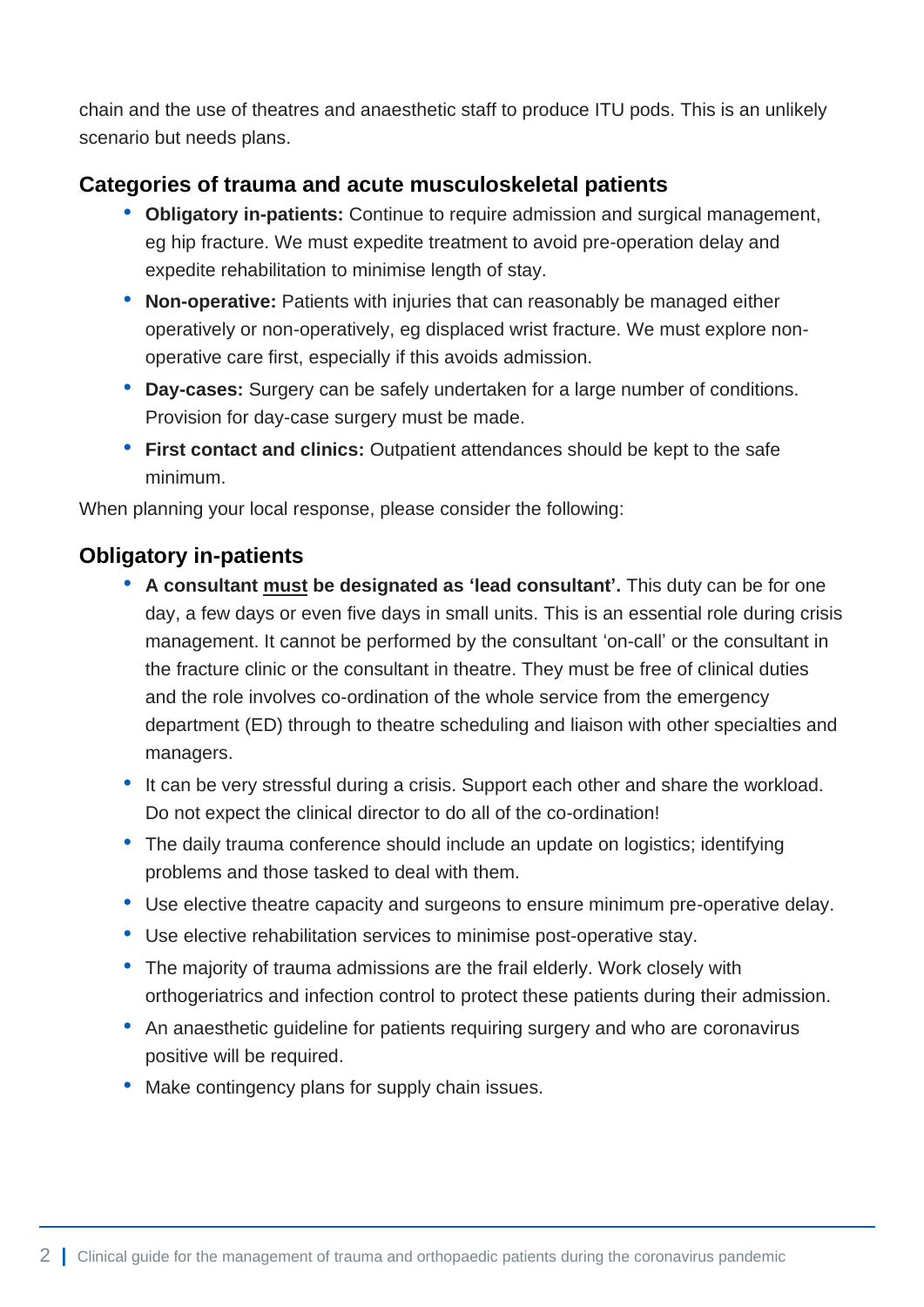### **Non-operative management**

- A number of injuries can be managed either operatively or non-operatively. Clinical decisions during a serious incident must take into account the available facility for the current patient and also the impact this may have on the whole community.
- As the system comes under more pressure, there will be a shift towards nonoperative care.
- Non-operative care may well reduce the in-patient and operative burden on the NHS.
- It will also protect the individual from more prolonged exposure in a hospital setting.
- It will free up beds for more urgent cases.

#### **Day-cases**

- Many trauma-related procedures are clinically suitable to be performed as a daycase.
- During the coronavirus crisis, an increase in day-case trauma surgery will:
	- avoid unnecessary admission
	- reduce exposure of the individual to a hospital environment
	- free-up beds for more urgent cases
	- allow staff from elective theatres to continue working in a familiar environment
- During the coronavirus emergency, it is likely that the only elective day-case surgery occurring will be urgent cases. Careful prioritisation of day-case patients will be needed across both the elective and non-elective patients based on theatre/staff capacity.

# **First contact and fracture clinics**

- EDs are likely to come under intense and sustained pressure. Orthopaedic surgeons can make an important contribution by reducing the ED workload so that clinicians in ED can focus on medical patients.
- **EDs will change their system and will use triage at the front door and stream patients directly to the fracture clinic before examination or diagnostics.** Fracture clinics are likely to be asked to take all patients presenting with trauma (including wounds and minor injuries) straight from triage. It is possible that this temporary service will need to be expanded to provide a 12-hour service, 7 days per week.
- ED will continue to take patients requiring resuscitation, the trauma team, etc.
- We must avoid unproductive attendances at hospital. Senior decision-making at the first point of contact is essential: it will reduce or even prevent the need for further attendances.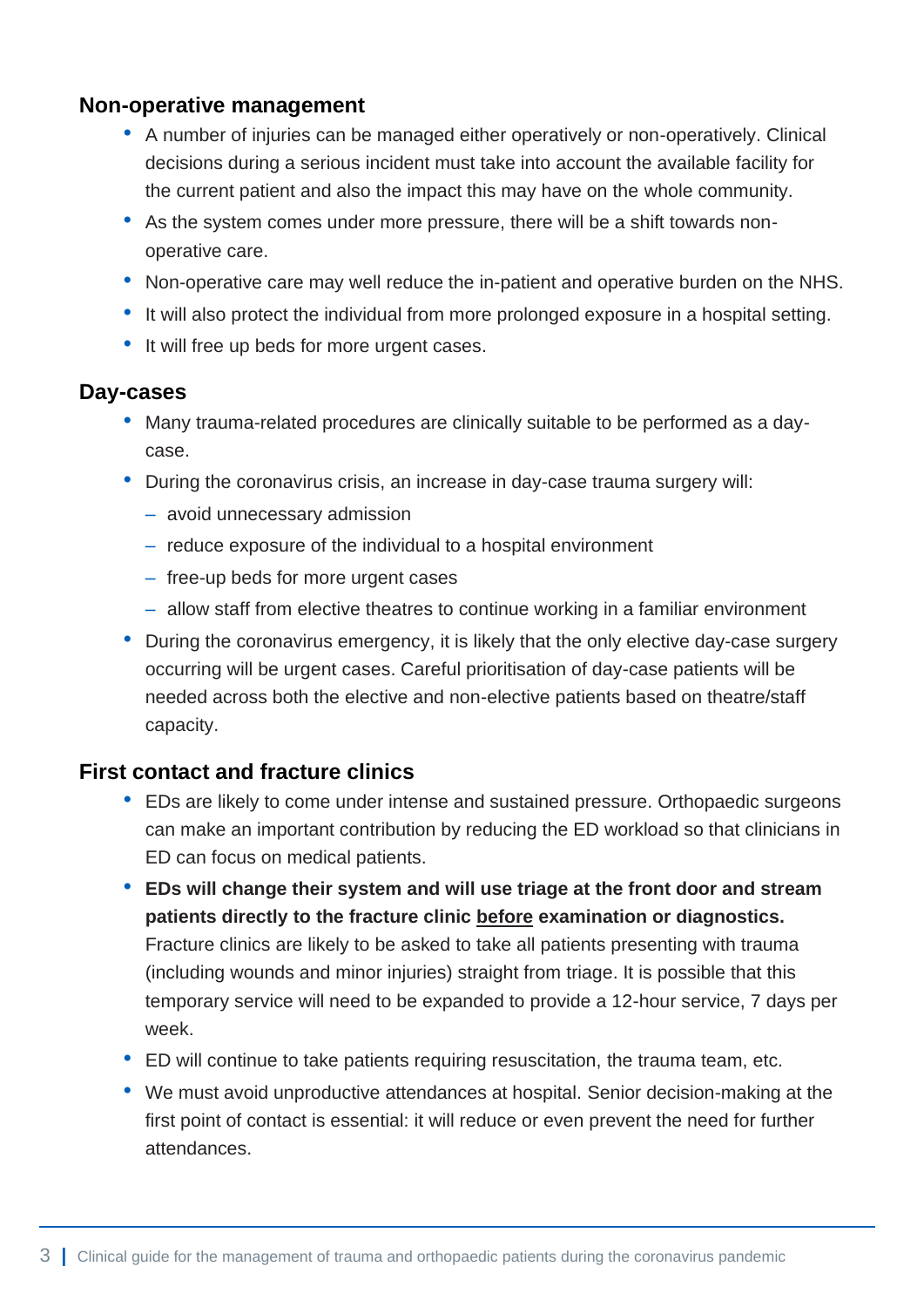- No patient should be scheduled for surgery by a junior doctor without discussion with a consultant.
- A decrease in elective work will allow for a greater senior presence at the front door.
- Clinicians may need to work in unfamiliar environments or outside of their subspecialist areas. They will need to be supported.
- Consider, where appropriate, the use of splints rather than plaster casts to allow for removal without hospital re-attendance.
- Protocols to identify those injuries that require no follow up should be reviewed.
- The fracture clinic will need to be open access at least 9.00am to 5.00pm and potentially to 9pm. The longer hours will allow ED access and help reduce crowding in waiting rooms.
- The possibility of a seven-day service must be considered.
- Urgent elective, eg infected prosthesis and red-flag patients, eg cauda equina? will need access to the fracture clinic if all urgent elective clinics are suspended.

#### *Use of Virtual Fracture Clinic*

- Using Virtual Fracture Clinic (VFC) will not reduce ED workload. Hospitals using this system may need to switch during the crisis to the system outlined above.
- The patient information used in VFC will be very effective in reducing follow-up visits.
- Consider postponing long-term follow-up patients until the crisis has passed.
- Can a follow-up VFC be developed with your facility?
- Plaster rooms should be accessible for the longest possible time. This will reduce the need for repeat visits to amend casts or splints.
- A temporary minor operating theatre and dressings clinic may need to be set up in fracture clinic to allow for suturing of wounds etc.
- CT scanning may be limited as it is the investigation of choice for coronavirus pneumonitis.